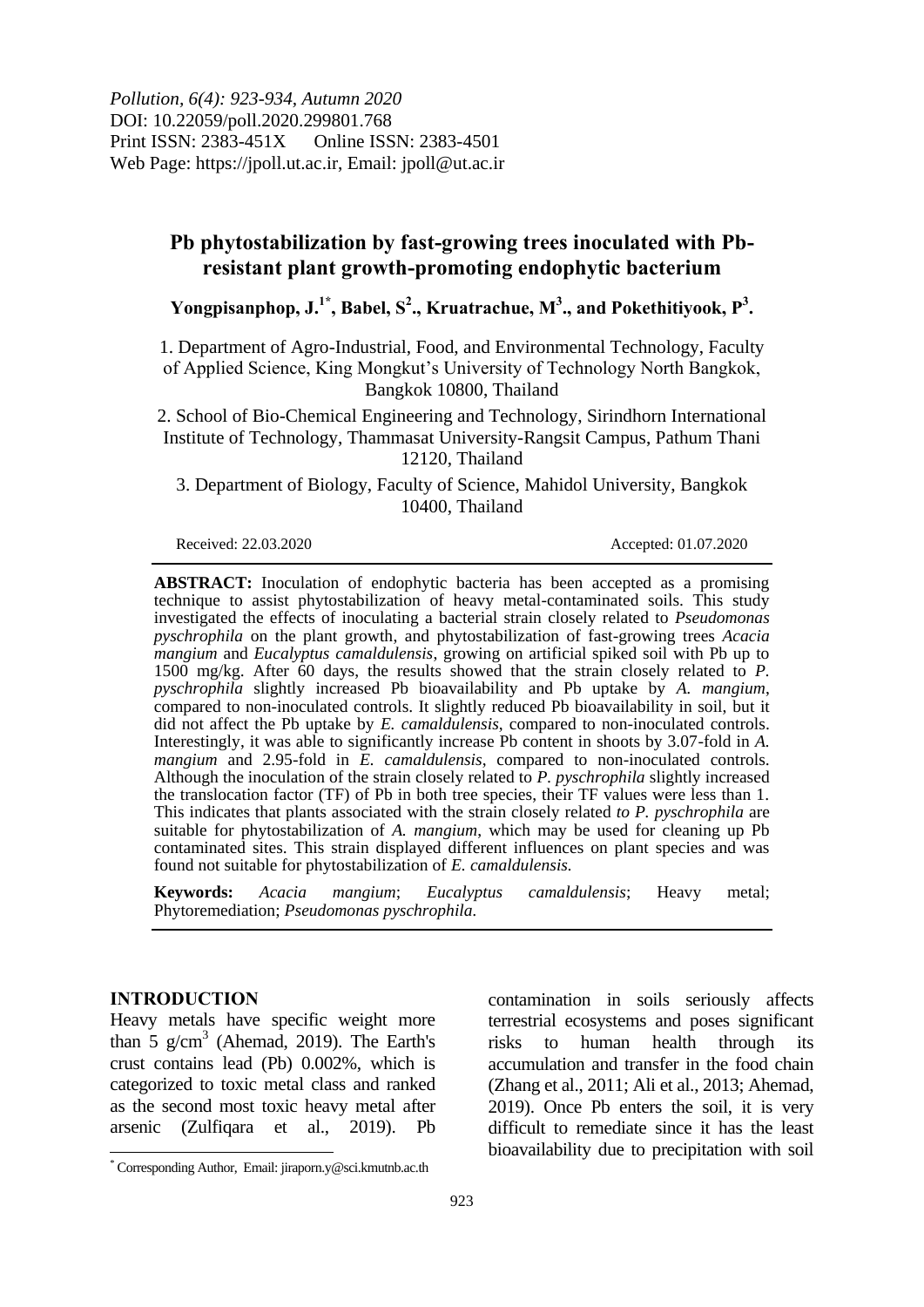components (Saifullah et al., 2009; Ali et al., 2013; Jebara et al., 2015). Thus, the development of remediation strategies for soil contaminated with Pb (particularly by increasing Pb accumulation) is a necessary and challenging task (Jebara et al., 2015). Pb is not easily degraded and persists in soil for a long time. Phytostabilization, using plants to immobilize metals in plant roots and rhizospheres to prevent pollutant migration to groundwater or entry into the food web, is a widespread method to remediate Pb contaminated soils (Pierzynski et al., 2002; Meeinkuirt et al., 2012; Ali et al., 2013; Rajkumar et al., 2013). This strategy is well known as a cheap and environmentally friendly tool for metal contaminated soil remediation.

Recently, there has been increasing interest in cultivating fast-growing trees as energy crops for phytostabilization (Mahar et al., 2016; Pandey et al., 2016; Sylvain et al., 2016). Fast-growing trees have high biomass production and have a large capacity to store heavy metals in their tissues, resulting in more accumulated metals (Sylvain et al., 2016). This can solve environmental sustainability and achieve economic returns as firewood (Pandey et al., 2016). Among fast-growing trees, *Acacia mangium* Willd. and *Eucalyptus camaldulensis* Dehnh. have high heating value with 4900 cal/g, and 4800 cal/g, respectively. Although these trees have the ability to grow in metal contaminated soil, the amount of Pb in plant tissues is limited. Pb in the plants was reported to be around 2 mg/kg (Zulfiqara et al., 2019). Pb causes a number of toxicity symptoms in plants, e.g. stunted growth, decreased dry biomass, chlorosis, necrosis, and blackening of root systems, caused oxidative damages to plants, and induced the structural change in the photosynthetic organelle (Alkhatib et al., 2013; Zulfiqara et al., 2019). These symptoms can impact the potential for Pb phytostabilization, limiting this technology. Supportingly, metal toxicity is the one of major factors limiting the plant growth used

924

in phytoremdiation of metal polluted soils (Fan et al., 2018).

Currently, many researchers have focused on the roles of plant-associated endophytic bacteria with plant growth-promoting trait (PGPTs) in phytoremediation (Shin et al., 2012; He et al., 2013; Babu et al., 2015; Jebara et al., 2015; Ma et al., 2015; Saadani et al., 2016; Navarro-Torre et al., 2016). Endophytic bacteria with PGPTs (e.g., siderophore, indole acetic acid (IAA), exopolysaccharides (EPS), 1aminocyclopropane-1-carboxylate (ACC) deaminase, hydrogen cyanide (HCN), and ammonia production,  $N_2$ -fixation, nitrogenase activity and phosphate solubilization (Ahemad, 2019) can help host plants to adapt to unfavorable soil conditions and enhance the phytoremediation efficiency. This is by promoting plant growth, reducing metal phytotoxicity, altering metal bioavailability in soil, and metal translocation in plants (Ma et al., 2016). However, only a few Pb resistant endophytic bacteria have been reported (Sheng et al., 2008; He et al., 2013). Recently, Yongpisanphop et al. (2019) have isolated the Pb resistant endophytic bacterium strain closely related to *Pseudomonas pyschrophila* (SCRPP). This strain is non-pathogenic and could grow on an Luria-Bartani (LB) agar supplemented with a high Pb concentration of up to 1850 mg/L. It also produced siderophores, solubilized phosphate, and mobilized Pb in soil. The hydroponic study demonstrated that SCRPP could promote Pb phytostabilization of *A. mangium* by increasing the Pb concentration in roots to  $6,829\pm697$  mg/kg compared to non-inoculation  $(6,242\pm 272)$ mg/kg) (Yongpisanphop & Babel, 2017).

This study investigates the influences of the bacterial SCRPP on plant growth performance, Pb accumulation, and phytostabilization in fast growing trees, *A. mangium* and *E. camaldulensis*, using a pot study.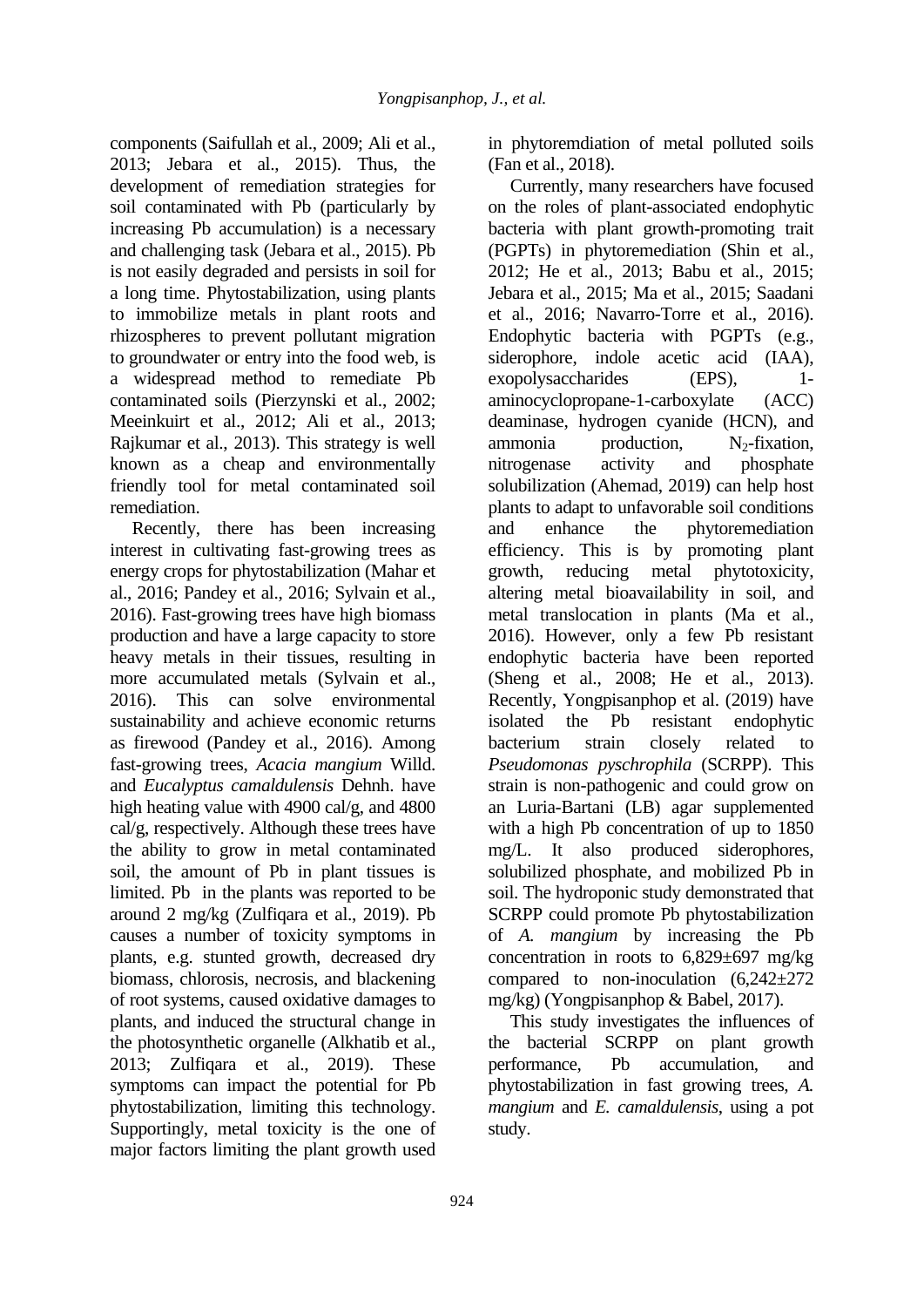# **MATERIALS AND METHODS**

The colony of bacteria closely related to *P. pyschrophila* was grown by streaking on an LB agar plate and incubating at 30°C for 48 h. A loop of pure colony was transferred into an LB broth, and incubated on a shaker at 180 rpm,  $30\pm2\degree$ C for 48 h as preculture. Pre-culture (100 µL) was transferred into 50 mL of LB broth in a flask, and incubated on a rotary shaker at 180 rpm, 30±2°C for 16 h. Bacterial cells were harvested by centrifugation for 20 min at 3,500 rcf at  $4^{\circ}$ C.

*A. mangium* and *E. camaldulensis*, were selected based on their demonstrated ability to grow in Pb contaminated soil and their high biomass production (Meeinkuirt et al., 2012). These plants were acclimatized in 25% modified Hoagland's nutrient solution with low phosphate for 7 days. Plants were inoculated by a strain closely related to *P. pyschrophila* using the prune root dip method modified from Bressan and Borges (2004). The roots were washed with sterile distilled water, and they were pruned 10%. All pruned-root plants were washed with deionized water, and weighed for initial fresh weight before inoculation. Then, they were dipped in 300 mL of 25% modified Hoagland's solution with added bacterial inoculum (final density  $10^8$  CFU/mL) for 3 h. The pruned root plants, dipped in 25% modified Hoagland's solution, were used as controls.

Successful inoculation means that an inoculated SCRPP could colonize inside the roots of new plant hosts. This step needs to be confirmed before performing the pot experiments. The inoculated plants were extracted and endophytic bacteria were isolated by the same method (with isolation from its original plant host) as Yongpisanphop et al. (2019). After incubation, the characteristics of colonies were observed. If circle and milky white colonies were found, this indicated that the SCRPP successfully entered and colonized inside the roots of new hosts. In addition,

to ensure that the inoculated SCRPP was not a native species of *A. mangium* and *E. camaldulensis*, non-inoculated plants were also subjected to the same technique as inoculated plants.

Non-contaminated soil was obtained from Suphanburi province. The soil was crushed to remove rocks and debris and passed through a 2x2 mm sieve. It was thoroughly mixed with  $Pb(CH_3COO)_2$ <sup>3H<sub>2</sub>O solution to achieve a</sup> final Pb concentration of 1500 mg/kg. The soil without Pb was used as controls (uncontaminated soil). These soils were equilibrated in plastic containers for 15 days. The physico-chemical properties of Pb-spiked soil were: soil texture (hydrometer) clay loam with 38% sand, 34% silt, and 28% clay; pH (1:1, w/v water) 6.8; electrical conductivity (electric conductivity meter) 3.27 dS/m; cation exchange capacity (leaching with 1N NH4OAc and distillation) 31.6 cmol/kg; organic matter (Walkley and Black method: Walkley & Black, 1947) 6.1%, available P (Bray II method: Bray & Kurtz, 1945) 563 mg/kg; exchangeable K, Ca, and Mg (extracting with 1N NH4OAc pH 7.0) 1092, 6503, and 545 mg/kg, respectively; and total N (semi micro-Kjeldahl method: Fawcett, 1954) 0.14%.

A piece of filter paper was put at the bottom of a plastic pot (9 inches in diameter, 7 inches in height) to retain the soil and to prevent Pb and endophytic bacteria from leaking out into the environment. Equilibrated soils (2 kg) were added to each pot. Then, all plants were transplanted into a pot (1 plant/pot). There were 4 treatments: *A. mangium* without bacteria, *A. mangium* with bacterial inoculation, *E. camaldulensis* without bacteria, and *E. camaldulensis* with bacterial inoculation. Each treatment was done in triplicate. The plants were grown in a greenhouse for 60 days (July-September 2016) under natural conditions (an average temperature of  $35^{\circ}$ C and  $46\%$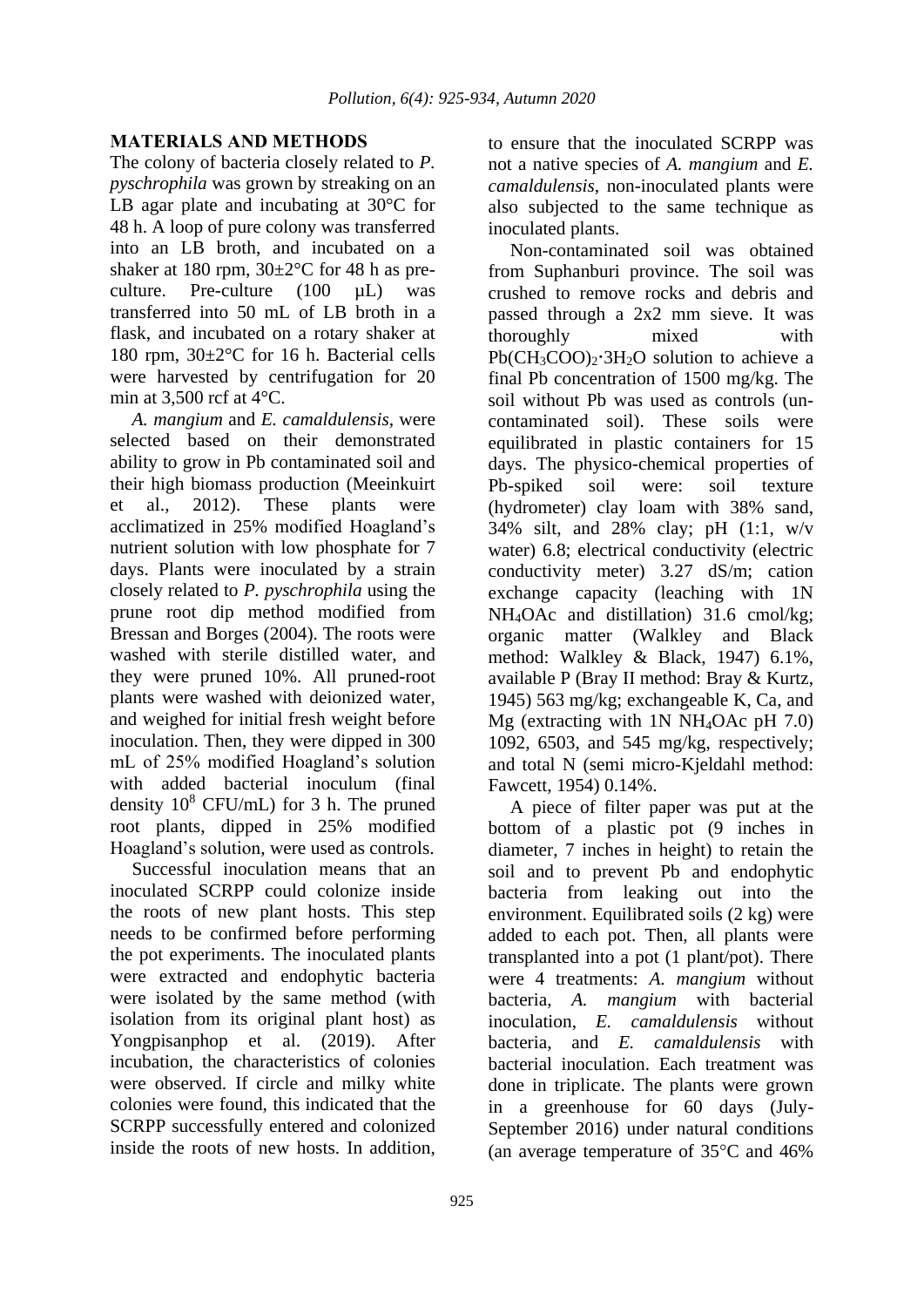mean relative humidity). All pots were watered by tap water every 2 days.

After 60 days, the plants were carefully removed from the pots. They were thoroughly washed in running tap water until there were no soil particles adhering to the roots, rinsed with deionized water twice, and weighed as the final fresh weight. To determine the Pb concentration in plant tissues, samples were oven-dried at 60°C for 3 days before determining dry weights. Dried plants were separated into shoots and roots, and they were ground to a powder. Dried plant tissues (0.5 g) were extracted with 10 mL of  $69\%$  HNO<sub>3</sub> in a microwave oven (Mars6, U.S.A) (Enamorado-Báez et al., 2013). The operational conditions and the heating program were carried out according to the manufacturer's instructions: a ramp time of 10 min to reach  $200^{\circ}$ C, then a hold time of 10 min. The digested solutions were filtered using Whatman filter paper No. 42, and the volume adjusted to 100 mL with deionized water. Pb concentrations in the extracts were determined by inductively coupled plasma optical emission spectroscopy (ICP-OES: Optima 8000: PerkinElmer, USA).

Soils were collected at day 0 and day 60 to determine total Pb concentration in soil. The soils were sieved and dried at 60°C for 3 days. Dried soil (0.5 g) was digested with 10 mL of  $HNO<sub>3</sub>$  using microwaves (Mars6) according to the method of US-EPA 3051A (US-EPA, 2007). The digested solutions were filtered, and the Pb concentrations in the extracts were determined as described in Section 2.6. Diethylene triamine pentaacetic acid (DTPA)-extractable Pb in soils was also determined according to the method of Lindsay and Norvell (1978). Soil samples were sieved through 0.28 mm nylon sieve and air-dried for 2 days. Dried samples (10 g) were extracted with 20 mL of DTPA solution containing 0.005 M of DTPA, 0.01 M of  $CaCl_2·2H_2O$ , and 0.1 M of triethanolamine (TEA). The pH was adjusted to  $7.3 \pm 0.05$  with 1 N HCl. Samples were horizontal shaken (approximately 150 rpm) for 2 h. The extracted solutions were filtered, and the Pb concentrations in the extracts were determined as described in the section for plant analysis.

In response to Pb exposure, the relative growth (RG), bioconcentration factor (BCF), and translocation factor (TF) were calculated according to the following equations:

$$
RG(\%) = \frac{\text{Final fresh biomass (g)}}{\text{Initial fresh biomass (g)}} \times 100
$$
  
Py update (mg / plant)=Pb concentration in plant

(mg / g) x dry biomass (g / plant)

 $(mg/g)x$  dry biomass (g/plant)<br>BCF =  $\frac{\text{Pb concentration in whole plant (mg/kg)}}{\text{Pb}}$ Pb concentration in whole plant  $\left(\frac{mg}{kg}\right)$ <br>Initial Pb concentration in soil  $\left(\frac{mg}{kg}\right)$  $=$ 

minal Poconcentration in shoot (mg/kg)<br>TF =  $\frac{\text{Pb concentration in shoot (mg/kg)}}{\text{N}}$  $=\frac{\text{Pb concentration in shoot (mg/kg)}}{\text{Pb concentration in root (mg/kg)}}$ 

All data were expressed as the mean and standard deviation (mean  $\pm$  S.D.) of the three replicates. Independent sample *t*-tests  $(p \le 0.05)$ , or one-way analysis of variance (ANOVA) followed by the *post hoc* Fisher Least Significant Difference test ( $p \le 0.05$ ), were used to compare the treatment means. All statistical analyses were carried out using SPSS version 16 for Windows.

# **RESULTS AND DISCUSSION**

Endophytic bacteria, used in plant-assisted phytoremediation are required to have various beneficial traits and excellent colonization ability (He et al., 2013). These traits are crucial parameters for phytoremediation, as some metabolites are produced by a single organism or produced by a plant associated with microorganisms (Mesa et al., 2015). Hence, colonization of the inoculated endophytic bacteria in the root tissues of host plants needs to be observed. The present results showed that the SCRPP was successfully colonized inside the roots of *A. mangium* and *E.*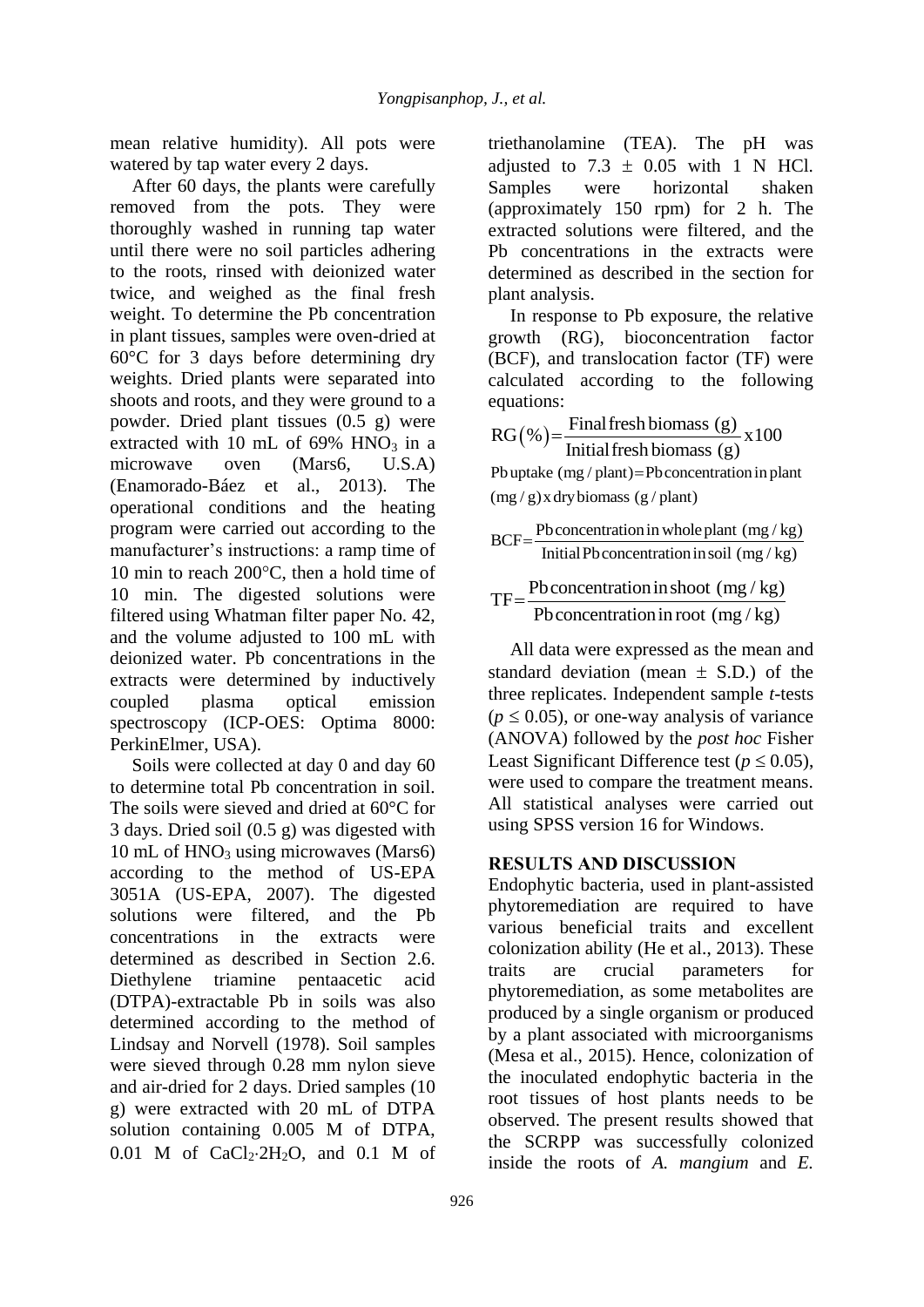*canaldulensis*, as circular and milky white colonies were found. The SCRPP was cultured on an LB agar with 20 mg/L of added Pb as Pb acetate trihydrate  $[Pb(CH_3COO)_2.3H_2O]$ . This implies that the SCRPP, can enter and colonize inside the roots of hosts after inoculation (pictures are not shown here)**.**

Endophytic bacteria promote plant growth in Pb contaminated soil, making them a preferred choice for microbialassisted phytoremediation studies (Sheng et al., 2008). The influences of the SCRPP on initial and final fresh weight of *A.* 

*mangium* and *E. camaldulensis* are shown in Figure 1 and 2, respectively. There were no significant changes ( $p > 0.05$ ) in almost all treated plants, except *A. mangium* (noninoculation), grown in Pb contaminated soil. These results are in agreement with Ma et al. (2011) who found that *Pseudomonas* sp. A3R3 inoculations did not exhibit a great influence on the fresh and dry weight of *A. serpyllifolium* in Ni soils, as compared with non-inoculated plants. Since each individual plant at the initial step was different in size, the relative growth should be considered.



**Fig. 1. Influence of the strain closely related to** *P. psychrophila* **on the initial fresh weight. Error bars represent the standard deviation. The different small letters above the bar graph denote a significant**  difference ( $p \le 0.05$ ) between inoculation and non-inoculation. The different capital letters indicate a **significant difference of fresh weight between the absence and presence of Pb, as determined by the** *t***test at** *p*  $\leq$  0.05. (-Pc) is non-inoculation and (+Pc) is the strain closely related to *P. psychrophila***.** 



**Fig.2. Influence of the strain closely related to** *P. psychrophila* **on the final fresh weight. Error bars represent the standard deviation. The different small letters above the bar graph denote a significant**  difference ( $p \le 0.05$ ) between inoculation and non-inoculation. The different capital letters indicate a **significant difference of fresh weight between the absence and presence of Pb, as determined by the** *t***test at** *p*  $\leq$  0.05. (-Pc) is non-inoculation and (+Pc) is the strain closely related to *P. psychrophila*.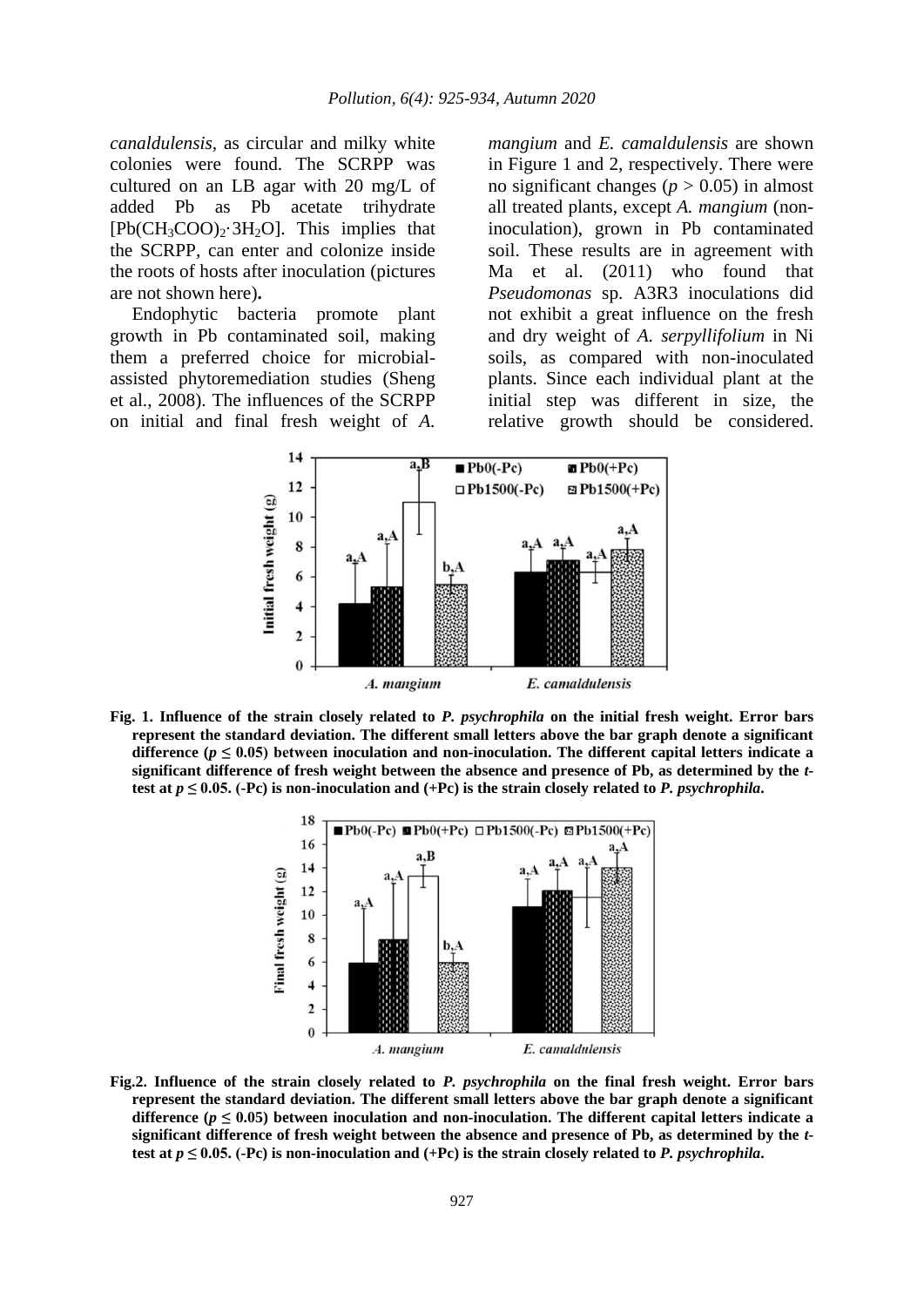The influences of the SCRPP on the RG of *A. mangium* and *E. camaldulensis* are shown in Figure 3. In non-contaminated soil, *A. mangium* showed a 0.69% increase in growth with this bacterial endophyte, but *E. camaldulensis* exhibited a 0.58% reduction. In Pb soil, this strain reduced the growth of *A. mangium* by 11.29%, and of *E. camaldulensis* by 1.10 %. These results indicated that there were no significant changes  $(p > 0.05)$  in all treated plants inoculated by the SCRPP. This can be due to the beneficial effects of bacterial inoculation may be hidden by speciesspecific interactions between the bacteria or between the bacteria and a plant. The native bacteria and the bacteria introduced by inoculation can compete for space, carbon and nutrients. Such competition could prevent plant growth promotion (Marcos et al., 2016). However, the relative growth was lower in Pb-treated inoculated trees compared to non-inoculated trees. Similarly, the study by Fan and his team found that the inoculation of *Agrobacterium radiobacter* HZ6 and *Mesorhizobium loti* HZ76 with PGPTs lead to decrease of shoots and roots dry biomass of plant (*Robinia pseudoacacia* L.) grown in a mixture of vermiculite and perlite added with 800 mg/kg of Pb as Pb( $NO<sub>3</sub>$ )<sub>2</sub> (Fan et al., 2018). The growth of sunflower plants inoculated with *Exiguobacterium* sp. RB51 dramatically

decreased when grown in Cd-supplemented soil, but shoot and root dry weights were still significantly higher than those of noninoculated plants. This may be because *Exiguobacterium* sp. RB51 produces IAA and solubilizes phosphate, which can stimulate root elongation and increase soluble phosphate in the soil (Siripan et al., 2018). Certainly, the SCRPP can solubilize phosphate. *Exiguobacterium indicum* SA22 regulated plant growth of *Oryza Sativa* under normal conditions and inhibited all growth parameters when exposed to Cd stress; however, the root-shoot length, fresh, and dry weight were comparatively higher than those of treated non-inoculated plants (Jan et al., 2019).

Recently, there have been many studies that have reported that metal concentrations in plants are closely related to the DTPA-extractable metal concentrations in soils (Ma et al., 2015). In this study, the influence of the SCRPP inoculation on DTPA-extractable Pb concentration in soils was determined after 60 days of growth (Table 1). The inoculation did not significantly influence  $(p > 0.05)$  the DTPA-extractable Pb in the soil of *A. mangium* and *E. camaldulensis*. Similarly, *Bacillus thuringiensis* HC-2 did not show significant difference ( $p > 0.05$ ) of the DTPA-extractable Pb in the bulk soil of radish (Li et al., 2019).



**Fig. 3. Influence of the strain closely related to** *P. psychrophila* **on the relative growth of** *A. mangium* **and**  *E. camaldulensis***. Error bars represent the standard deviation. The different small letters above the bar graph denote a significant difference (** $p \leq 0.05$ **) between inoculation and non-inoculation. The different capital letters indicate a significant difference of relative growth between the absence and presence of Pb, as determined by the** *t***-test at**  $p \le 0.05$ **. (-Pc) is non-inoculation and (+Pc) is the strain closely related to** *P. psychrophila* **inoculation.**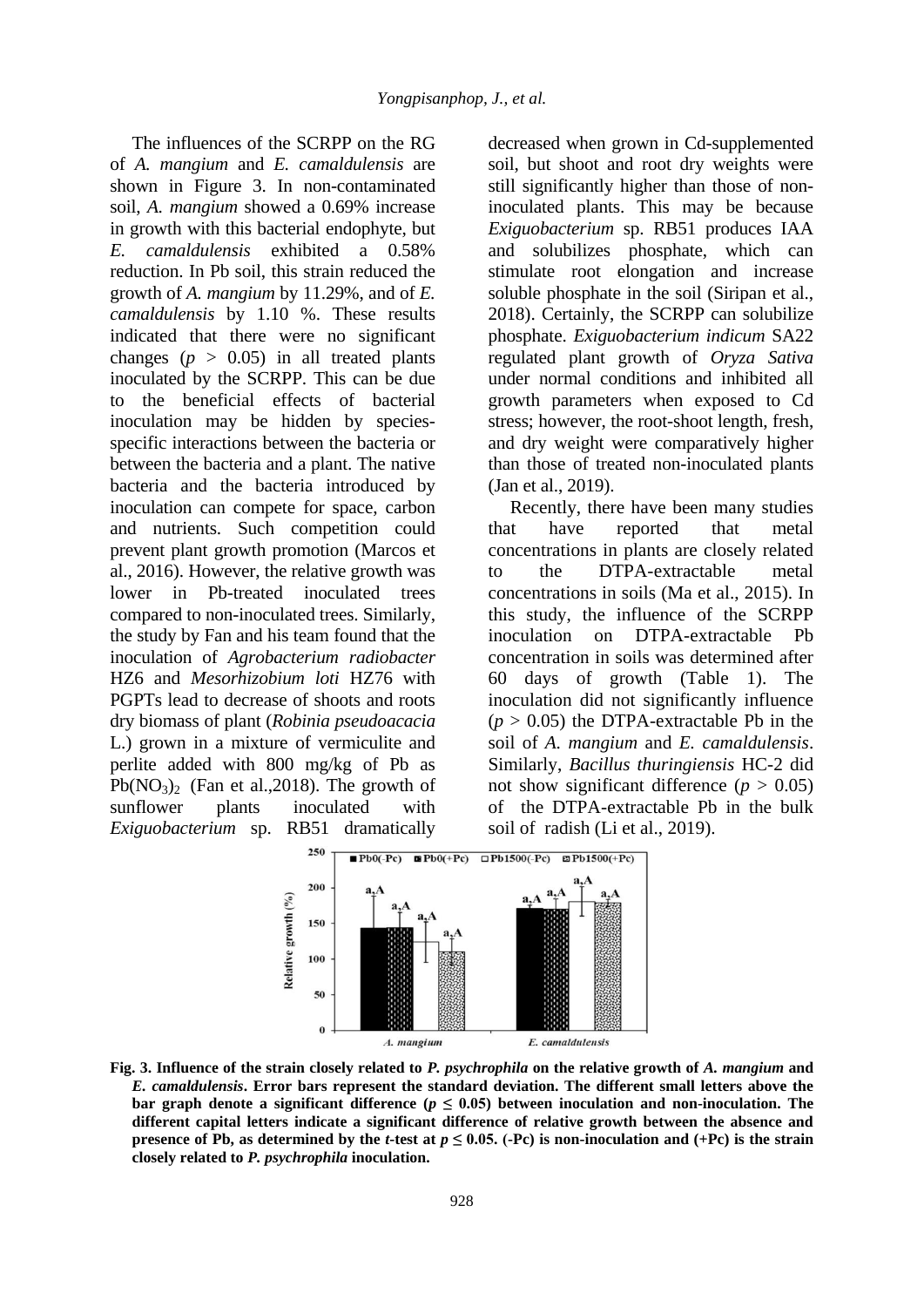|                         |  |  | Table 1. Effects of the strain closely related to P. psychrophila inoculation on DTPA-extractable Pb   |  |  |  |
|-------------------------|--|--|--------------------------------------------------------------------------------------------------------|--|--|--|
|                         |  |  | concentration in soil, Pb uptake by plants, bioconcentration factor, and translocation factor of Pb in |  |  |  |
| plants after harvesting |  |  |                                                                                                        |  |  |  |

| <b>Treatments</b>         | <b>DTPA-extractable Pb</b><br>(mg/kg) | <b>Pb</b> uptake<br>(mg/plant) | <b>BCF</b>              | TF                      |
|---------------------------|---------------------------------------|--------------------------------|-------------------------|-------------------------|
| A. <i>mangium</i> (-Pc)   | $436 \pm 65.7^{\circ}$                | $2.11 \pm 0.25^{\text{a}}$     | $0.46 \pm 0.18^{\rm a}$ | $0.01 \pm 0.00^a$       |
| A. <i>mangium</i> $(+Pc)$ | $458 \pm 51.0^a$                      | $3.20 \pm 1.27^{\text{a}}$     | $0.59 + 0.04^a$         | $0.02 \pm 0.00^a$       |
| E. camaldulensis (-Pc)    | $452 \pm 15.3^{\circ}$                | $2.00 \pm 0.77$ <sup>a</sup>   | $0.24 \pm 0.06^a$       | $0.01 \pm 0.00^a$       |
| E. camaldulensis $(+Pc)$  | $425 + 20.3^{\circ}$                  | $2.02 \pm 0.09^a$              | $0.21 \pm 0.04^{\circ}$ | $0.04 \pm 0.02^{\rm a}$ |

Each value is the mean of triplicate samples  $\pm$  standard deviation. The mean of each column indexed by the same letter is not significantly different (between inoculation and non-inoculation), as determined by the *t*-test at  $p \le 0.05$ . (-Pc) is noninoculation and (+Pc) is the strain closely related to *P. psychrophila* inoculation.

However, the SCRPP could slightly increase the DTPA-extractable Pb in the soil of *A. mangium* by 5%, but slightly decrease that in the soil of *E. camaldulensis* by 6%. As expected, the inoculation of plants with the SCRPP could promote and reduce heavy metal bioavailability depending on the combination of plant, bacterium, and metal used (Sessitsch et al., 2013). Similarly, plant growth-promoting bacteria (PGPB) such as *Bacillus thuringiensis* HC-2 significantly reduced (approximately 26%) the DTPA-extractable Pb contents in the rhizospheric soil of radish. This can be due to significant increase in the  $NH_4^+$ -N content and the  $NH_4^+/NO_3^-$  ratio in the rhizosphere soils (Li et al., 2019). The increase of DTPA-extractable Pb concentration after bacterial inoculation is attributed to the solubilization of unavailable forms of heavy metal-bearing minerals. This is due to complexation reactions as a consequence of metabolites (e.g., organic acids, siderophores) released by PGPB (Ma et al., 2015). Henning et al. (2016) also explained that the host physiological response to endophyte inoculation may vary with bacterial strain, plant host, and plant ontogeny.

The inoculation of the SCRPP showed no significant difference ( $p > 0.05$ ) in Pb uptake by plants (Table 1). This may be due to the short exposure time. Normally, Pb uptake by fast-growing trees in field experiments is higher than those in pot experiments. Meeinkuirt et al. (2012) found that *A. mangium* and *E. camaldulensis* could uptake Pb by 1.51 and 36.6 μg/plant in pot experiment, respectively. In a field experiment for 6 months, Pb uptake by *A. mangium* and *E. camaldulensis* was 48.63 and 94.0 μg/plant, respectively, and for 12 months was 797.3 μg/plant by *A. mangium* and 598.7 μg/plant by *E. camaldulensis.* If the duration of exposure in this study was expanded, the results may show higher uptake. Pb uptake was slightly increased in *A. mangium* (52%) and *E. camaldulensis*  (1%). The increase of Pb uptake in *A. mangium* could be because the SCRPP increases water-soluble Pb concentrations in soils via siderophore production and phosphate solubilization, leading to improved efficiency of phytoremediation (Ma et al., 2011).

The influences of the SCRPP inoculation in Pb accumulation in *A. mangium* and *E. camaldulensis* are shown in Figure 4 and 5. Regardless of bacterial inoculation, *A. mangium* accumulated more Pb than *E. camaldulensis* in both the root and shoot tissues. In both plant species, the Pb concentrations in the roots (341-988 mg/kg) were much higher than those in the shoots  $(3.83-16.6 \text{ mg/kg})$ . A similar finding was reported by Fan et al. (2018) who found that Pb concentrations in the roots were greater than those in the shoots of *R. pseudoacacia*.

Inoculation of plants with the SCRPP significantly increased Pb accumulations in shoots ( $p \le 0.05$ ) by 3.07-fold and 2.95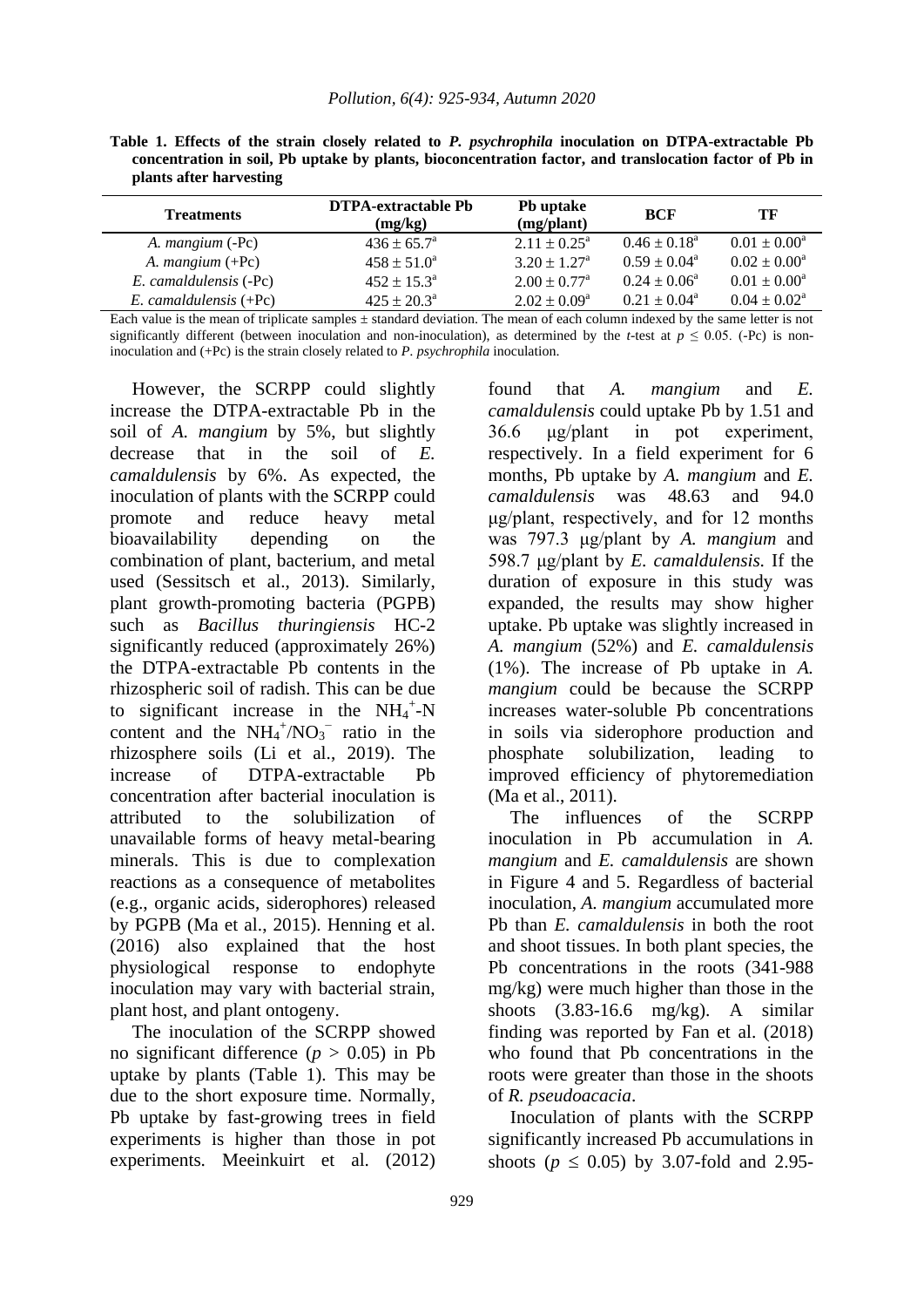fold in *A. mangium* and *E. camaldulensis*, respectively (Figure 4). Similarly, *M. loti* HZ76 significantly increased Pb contents in the shoots of *R. pseudoacacia* (Fan et al., 2018)*.* This may be due to bacterial siderophores, as they can translocate Fe from roots to shoots (Luo et al., 2011). Similarly, *Serratia marcescens* (LKR01) isolated from roots of *Solanum nigrum* L. could produce siderophores like these endophytic bacteria. This also improved the translocation from roots to shoots of *S. nigrum*, leading to increased TF value and increasing phytoremediation efficiency (Luo et al., 2011). The increase of Pb accumulation in shoots could be due to the SCRPP's ability to transfer Pb from roots to shoots (Ma et al., 2016).



**Fig. 4. Effects of the strain closely related to** *P. psychrophila* **inoculation on Pb accumulation in shoots of plants grown on Pb contaminated soil. Each value is the mean of triplicates. Error bars represent the standard deviation. The different small letters above the bar graph denote a significant difference between inoculation and non-inoculation, as determined by the** *t***-test at**  $p \le 0.05$ **. (-Pc) is noninoculation and (+Pc) is the strain closely related to** *P. psychrophila* **inoculation.** 

In this study, there were no significant changes ( $p > 0.05$ ) in Pb accumulation in roots caused by inoculation in both plant species (Figure 5). These results are in accordance with previous research. Sheng et al. (2008) found that there was no significant difference in Pb concentration in roots of *Brassica napus* L. between endophytic bacterial inoculation and noninoculation, while a significant increase was found for Pb concentrations in shoots of inoculated plants. Also, *M. loti* HZ76 showed no significant difference of Pb contents in the roots of *R. pseudoacacia*  inoculated compared to non-inoculated controls (Fan et al., 2018)*.* This SCRPP can increase Pb concentration in roots of *A. mangium*. Similarly, inoculation of *A. radiobacter* HZ6 can promote Pb concentration in roots of *R. pseudoacacia.*  The inoculation with PGPB may have

relieved metal stress of the plants compared with non-inoculated controls (Fan et al., 2018). In contrast, this bacteria endophyte decreases Pb accumulation in roots of *E. camaldulensis*. This is consistent with previous studies. Endophytic bacteria *Methylobacterium oryzae* and *Burkholderia* sp. reduced metal contents in roots of *Lycopersicon esculentum* due to bacterial immobilization of metals in the rhizosphere (Madhaiyan et al., 2007). Li et al. (2012) reported that metal-resistant endophytes can decrease a plant's metal uptake and accumulation. These endophytic bacteria could promote or inhibit Pb accumulation. The effects of microbial inoculation on the metal extraction capacity of plants depend on the plant species, metal concentration, and microbial strains (Sessitsch et al., 2013).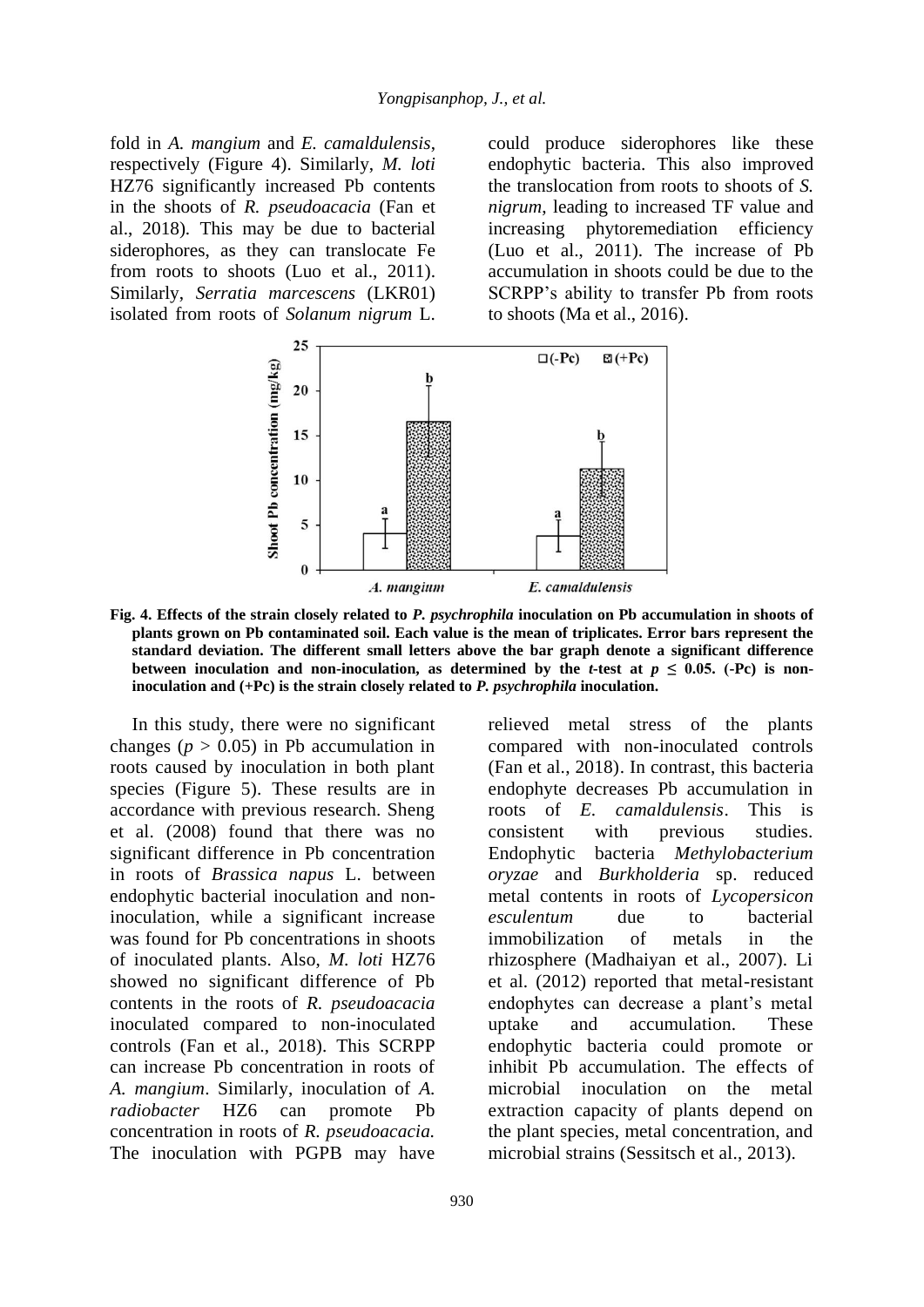

**Fig. 5. Effects of the strain closely related to** *P. psychrophila* **inoculation on Pb accumulation in roots of plants grown on Pb contaminated soil. Each value is the mean of triplicates. Error bars represent the standard deviation. The different small letters above the bar graph denote a significant difference**  between inoculation and non-inoculation, as determined by the *t*-test at  $p \le 0.05$ . (-Pc) is non**inoculation and (+Pc) is the strain closely related to** *P. psychrophila* **inoculation.**

The overall results showed much higher Pb accumulation and uptake of *A. mangium* than *E. camaldulensis* after the bacterial inoculation. Jiang et al. (2008) found that among plants (Indian mustard, maize, and tomato) inoculated with metal mobilizing, PGPB varied in their ability to accumulate heavy metals. Tomato accumulated a higher concentration of heavy metals than other plant species from the soil.

The BCF and TF values of Pb in plants are presented in Table 1. There were no significant changes ( $p > 0.05$ ) in BCF and TF values caused by bacterial inoculation in both species of plants. In *A. mangium*, the SCRPP slightly increased the BCF of Pb by 28%, but the BCF was slightly reduced in *E. camaldulensis* by 12% compared with noninoculated plants. The inoculation slightly increased the TF values of *A. mangium* and *E. camaldulensis* by 2-fold and 4-fold, respectively. Similarly, Fan et al. (2018) showed % TF of *Robinia pseudoacacia*  inoculated with *Agrobacterium radiobacter* HZ6 increased approximately 2-fold compared with non-incoculated control. Ma et al. (2015) found that *Pseudomonas* sp. A3R3 slightly increased the TF values of Ni in *B. juncea* and *Ricinus communis* L., compared to non-inoculated plants. Sun et al.

(2010) found that endophytic bacteria enhanced the Cu transfer from roots to the above-ground tissue of *B. napus* growing in Cu-contaminated substrate. The Cu concentration in the aerial part of *B. napus* increased (125%), compared to the noninoculated control (63%). This indicates that the SCRPP plays an important role in transferring Pb from roots, leading to an increase in Pb accumulation in the shoots of these plants. Similarly, PGPB such as *Pantoea stewartii* ASI11, *Enterobacter* sp. HU38, and *Microbacterium arborescens* HU33 increase Pb accumulation in the shoots of *Leptochloa fusca* (L.) Kunth, compared to non-inoculated plant (Ahsan et al., 2017). The SCRPP could help transfer Pb from roots to shoots. However, the amounts of Pb transported to shoots were small compared to Pb hyperaccumulators. The TF values were less than 1. These accumulators prevent the impact of Pb in the food web. Therefore, Pbtolerant plant growthpromoting endophytic bacteria the strain closely related to *P. psychrophila* can be used for Pb phytostabilization by *A. mangium*.

#### **CONCLUSION**

The results conclusively suggest that inoculation with the SCRPP could transfer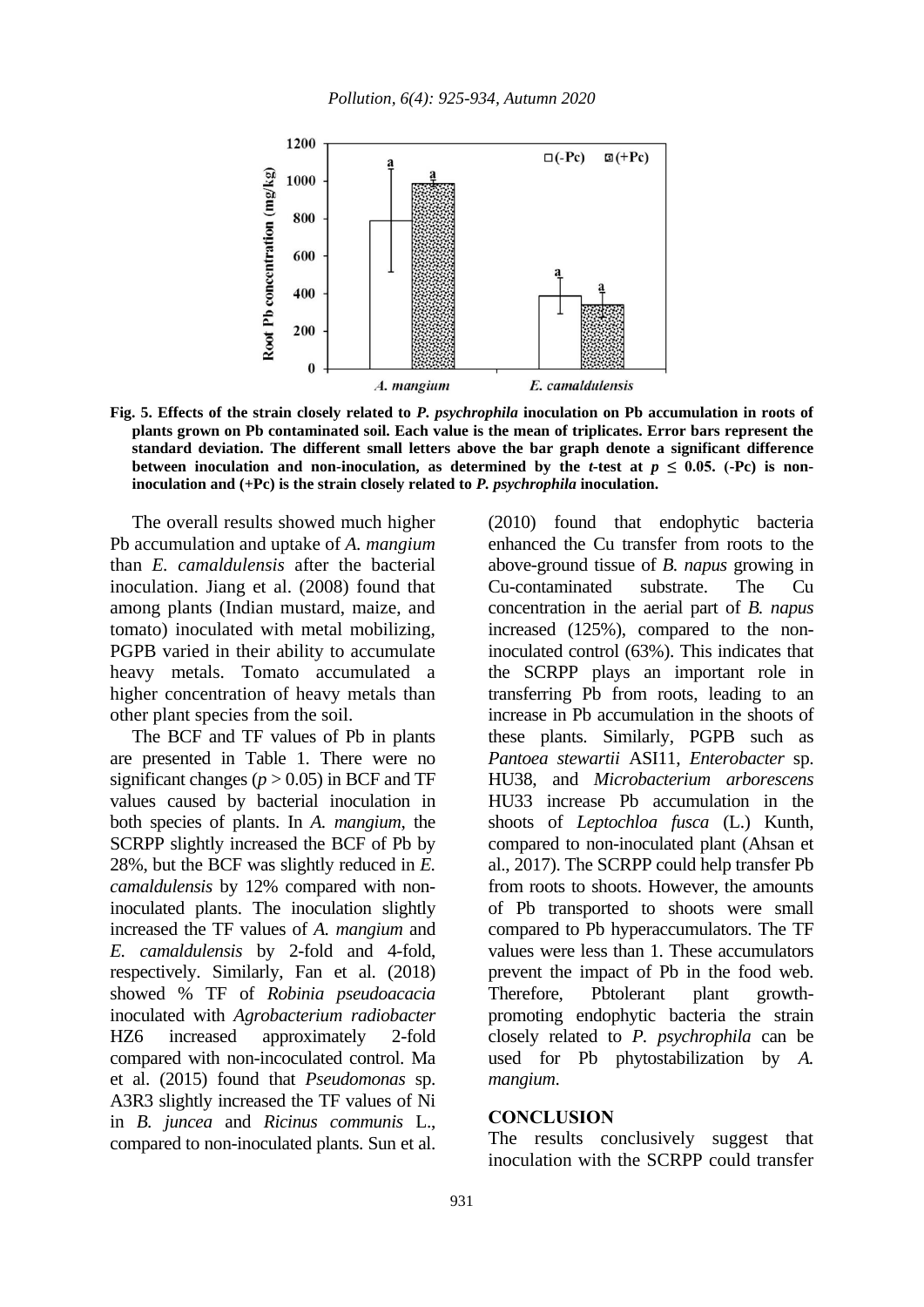Pb from roots to shoots of *A. mangium* and *E. camaldulensis.* However, inoculation of the SCRPP seemed to be effective in promoting the phytostabilization potential of only *A. mangium* based on plant growth, Pb accumulation, Pb uptake, and DTPAextractable Pb, but it was not useful for *E. camaldulensis*. To the best of our knowledge, this is the first article studying the potential of Pb-resistant SCRPP in Pb phytostabilization by high energy fastgrowing tree species. Although our results did not show a significant difference, however it opens a perspective for creating a system of utilizing fast-growing trees with high energy associated with local Pbresistant endophytic bacterial strains to remediate Pb contaminated soil. It is important to note that the field experiments with a long-time association need to be investigated for further work to confirm the efficiency of Pb phytostabilization in soil as a biological tool for better ecology and economy.

### **GRANT SUPPORT DETAILS**

The present research has been financially supported by the Royal Golden Jubilee Ph.D. program (RGJ) of the Thailand Research Fund (TRF) (grant No. PHD/0214/2556).

## **CONFLICT OF INTEREST**

The authors declare that there is not any conflict of interests regarding the publication of this manuscript. In addition, the ethical issues, including plagiarism, informed consent, misconduct, data fabrication and/ or falsification, double publication and/or submission, and redundancy has been completely observed by the authors.

### **LIFE SCIENCE REPORTING**

No life science threat was practiced in this research.

### **REFERENCES**

Ahemad, M. (2019) Remediation of metalliferous

soils through the heavy metal resistant plant growth promoting bacteria: Paradigms and prospects. Arab. J. Chem., 12; 1365-1377.

Ahsan, M. T., Najam-ul-Haq, M., Idrees, M., Ullah, I. and Afzal, M. (2017). Bacterial endophytes enhance phytostabilization in soils contaminated with uranium and lead. Int. J. Phytorem., 19(10); 937-946.

Ali, H., Khan, E. and Sajad, M. A. (2013). Phytoremediation of heavy metals-Concepts and applications. Chemosphere, 91; 869-881.

Alkhatib, R., Bsoul, E., Blom, D. A., Ghoshroy, K., Creamer, R. and Ghoshroy, S. (2013). Microscopic analysis of lead accumulation in tobacco (*Nicotiana tabacum* var. Turkish) roots and leaves. J. Microsc. Ultrastruct., 1; 57-62.

Babu, A. G., Shea, P. J., Sudhakar, D., Jung, I. B. and Oh, B. T. (2015). Potential use of *Pseudomonas koreensis* AGB-1 in association with *Miscanthus sinensis* to remediate heavy metal(loid)-contaminated mining site soil. J .Environ .Manage., 151; 160-166.

Bressan, W. and Borges, M. T. (2004). Delivery methods for introducing endophytic bacteria into maize. BioControl, 49; 315-322.

Bray, R .H. and Kurtz, L. T .(1945) .Determination of total, organic and available forms of phosphorus in soils .Soil Sci., 59; 39-45.

Enamorado-Báez, S. M., Abril, J. M. and Gómez-Guzmán, J. M. (2013, June 27). Determination of 25 trace element concentrations in biological reference materials by ICP-MS following different microwaveassisted acid digestion methods based on scaling masses of digested samples*.* ISRN Analytical Chemistry, Article 851713. Retrieved November 3, 2014, from https://doi.org/10.1155/2013/851713

Fan, M., Liu, Z., Nan, L, Wang, E., Chen, W, Lin, Y. and Wei, G. (2018). Isolation, characterization, and selection of heavy metal-resistant and plant growth-promoting endophytic bacteria from root nodules of *Robinia pseudoacacia* in a Pb/Zn mining area. Microbiol. Res., 217; 51-59.

Fawcett, J. K. (1954). The semi-micro Kjeldahl method for the determination of nitrogen. J. Med. Lab. Technol., 12(1); 1-22.

He, H. D., Ye, Z. H., Yang, D. J., Yan, J. L., Xiao, L., Zhong, T., et al. (2013). Characterization of endophytic *Rahnella* sp. JN6 from *Polygonum pubescens* and its potential in promoting growth and Cd, Pb, Zn uptake by *Brassica napus*. Chemosphere 90; 1960-1965.

Henning, J. A., Weston, D. J., Pelletier, D. A., Timm, C. M., Jawdy, S. S. and Classen A.T. (2016,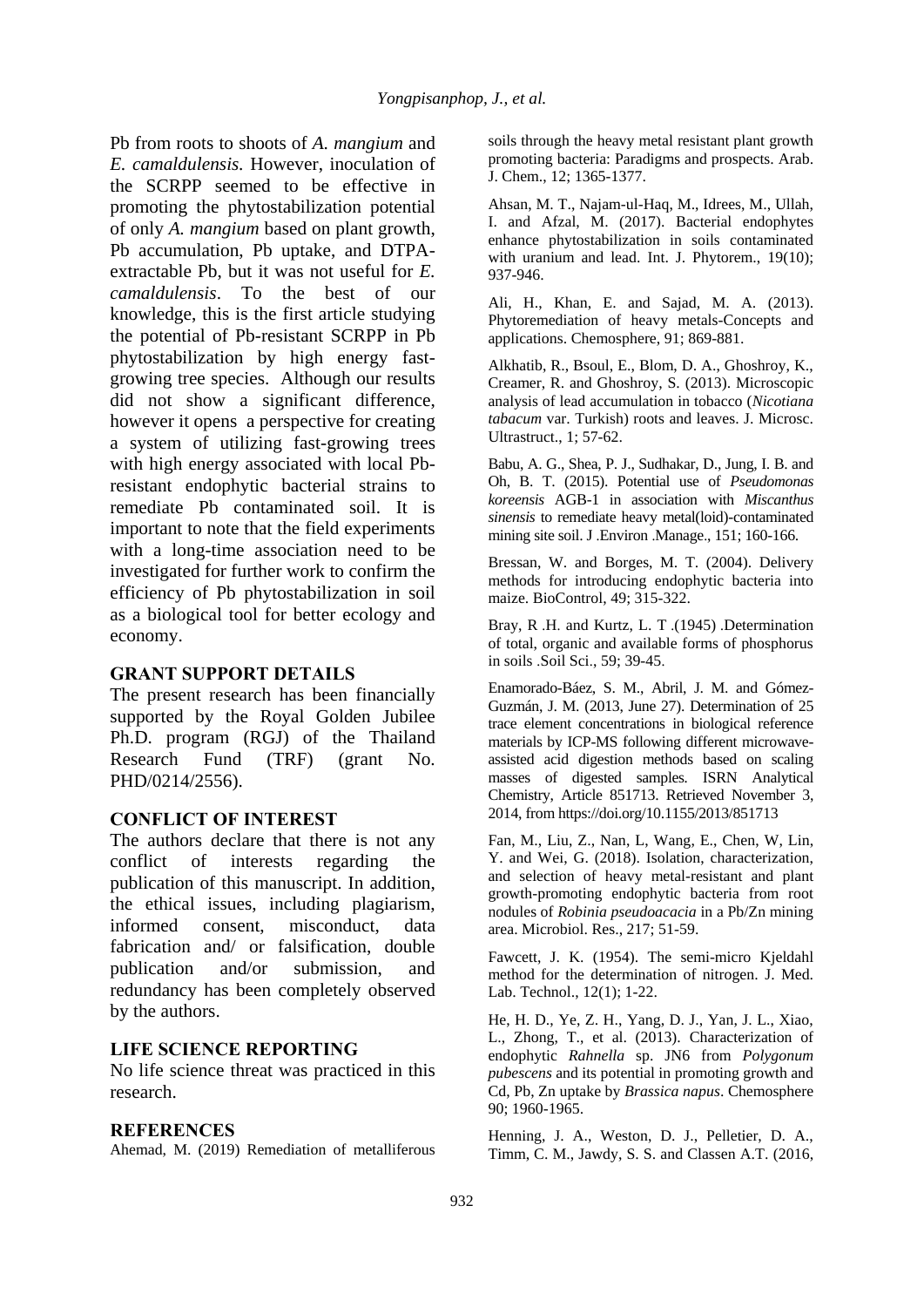November 1). Root bacterial endophytes alter plant phenotype, but not physiology. PeerJ 4, Article e2606 Retrieved April 3, 2017, from https://doi.org/10.7717/peerj.2606.

Jan, R., Khan, M. A., Asaf, S., Lubna, Lee, I. J. and Kim, K. M. (2019, September 23). Metal resistant endophytic bacteria reduces cadmium, nickel toxicity, and enhances expression of metal stress related genes with improved growth of *Oryza sativa*, via regulating its antioxidant machinery and endogenous hormones. Plants 8, Article 363 Retrieved December 18, 2019, from https://doi.org/10.3390/plants8100363.

Jebara, S. H., Saadani, O., Fatnassi, I. C., Chiboub, M., Abdelkrim, S. and Jebara, M. (2015). Inoculation of *Lens culinaris* with Pb-resistant bacteria shows potential for phytostabilization. Environ. Sci. Pollut. Res., 22; 2537-2545.

Jiang, C. Y., Sheng, X. F., Qian, M. and Wang, Q.Y. (2008). Isolation and characterization of a heavy metal-resistant Burkholderia sp. from heavy metal-contaminated paddy field soil and its potential in promoting plant growth and heavy metal accumulation in metal-polluted soil. Chemosphere, 72(2); 157-64.

Li, H. Y., Wei, D. Q., Shen, M. and Zhou, Z. P. (2012). Endophytes and their role in phytoremediation. Fungal Divers., 54(1); 11-18.

Li, Z., Wang, P., Yue, X., Wang, J., Ren, B., Qu, L. and Han, H. (2019, September 30). Effects of *Bacillus thuringiensis* HC-2 combined with biochar on the growth and Cd and Pb accumulation of radish in a heavy metal-contaminated farmland under field conditions. Int J Environ Res Public Health, 16(19), Article 3676. Retrieved July 6, 2020, from https://doi.org/10.3390/ijerph16193676

Lindsay, W. L. and Norvell, W. A. (1978). Development of a DTPA test for zinc, iron, manganese, and copper. Soil Sci. Soc. Am. J., 42; 421-428.

Luo, S. L., Chen, L., Chen, J. L., Xiao, X., Xu, T. Y., Wan, Y., et al. (2011). Analysis and characterization of cultivable heavy metal-resistant bacterial endophytes isolated from Cd-hyperaccumulator *Solanum nigrum* L. and their potential use for phytoremediation. Chemosphere, 85; 1130-1138.

Ma, Y., Rajkumar, M., Luo, Y. M. and Freitas, H. (2011). Inoculation of endophytic bacteria on host and non-host plants effects on plant growth and Ni uptake. J. Hazard. Mater., 196; 230-237.

Ma, Y., Rajkumar, M., Rocha, I., Oliveira, R. S. and Freitas, H. (2015, January 5). Serpentine bacteria influence metal translocation and bioconcentration of *Brassica juncea* and *Ricinus communis* grown in multi-metal polluted soils. Front. Plant Sci., 5, Article 775. Retrieved January 3, 2017, from https//:www.frontiersin.org/articles/10.3389/fpls.20 14.00757/full.

Ma, Y., Rajkumar, M., Zhang, C. and Freitas, H. (2016). Beneficial role of bacterial endophytes in heavy metal phytoremediation. J. Environ. Manage., 174; 14-25.

Madhaiyan, M., Poonguzhali, S. and Sa, T. (2007). Metal tolerating methylotrophic bacteria reduces nickel and cadmium toxicity and promotes plant growth of tomato (*Lycopersicon esculentum* L.). Chemosphere, 69; 220-228.

Mahar, A., Wang, P., Ali, A., Awasthi, M. K., Lahori, A. H., Wang, Q., et al. (2016). Challenges and opportunities in the phytoremediation of heavy metals contaminated soils: A review. Ecotox. Environ. Safe., 126; 111-121.

Marcos, F. C. C., Iório, R. P. F., Silveira, A. P. D., Ribeiro, R. V., Machado, E. C. and Lagôa, A. M. M. A. (2016). Endophytic bacteria affect sugarcane physiology without changing plant growth. Bragantia, 7(1); 1-9.

Mesa, J., Mateos-Naranjo, E., Caviedes, M. A., Redondo-Gómez, S., Pajuelo, E. and Rodríguez-Llorente, I. D. (2015, December 22). Endophytic cultivable bacteria of the metal bioaccumulator *Spartina maritima* improve plant growth but not metal uptake in polluted marshes soils. Front. Microbiol., 6, Article 1450. Retrieved April 20, 2018, from https://doi.org/10.3389/fmicb.2015.01450.

Meeinkuirt, W., Pokethitiyook, P., Kruatrachue, M., Tanhan, P. and Chaiyarat, R. (2012). Phytostabilization of a Pb-contaminated mine tailing by various tree species in pot and field trial experiments*.* Int. J. Phytorem., 14; 925-938.

Navarro-Torre, S., Mateos-Naranjo, E., Caviedes, M. A., Pajuelo, E. and Rodriguez-Llorente, I. D. (2016). Isolation of plant-growth promoting and metal resistant cultivable bacteria from *Arthrocnemum macrostachyum* in the Odiel marshes with potential use in phytoremediation. Mar. Pollut. Bull., 110; 133-142.

Pandey, V. C., Bajpai, O. and Singh, N. (2016). Energy crops in sustainable phytoremediation. Renew. Sust. Energ. Rev., 54; 58-73.

Pierzynski, G. M., Schnoor, J. L., Youngman, A., Licht, L. and Erickson, L. E. (2002). Poplar trees for phytostabilization of abandoned zinc-lead smelter. Pract. Period. Hazard. Toxic Radioact. Waste Manage., 6(3); 177-183.